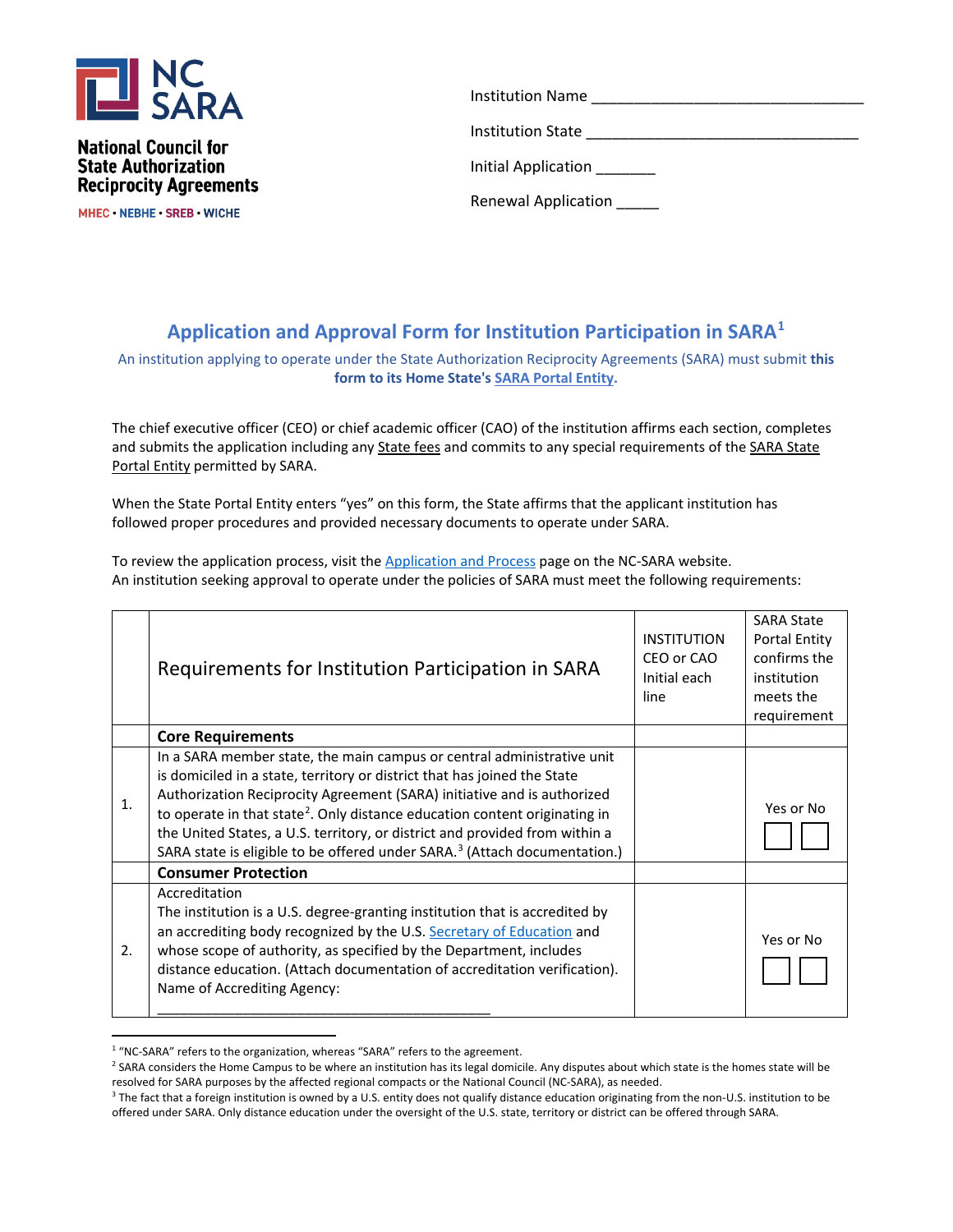|    | Requirements for Institution Participation in SARA                                                                                                                                                                                                                                                                                                                                                                                                                                                                                                                                                                                                                                                                                                                                                                                                                                                                                                                                                                    | <b>INSTITUTION</b><br>CEO or CAO<br>Initial each<br>line | <b>SARA State</b><br><b>Portal Entity</b><br>confirms the<br>institution<br>meets the<br>requirement |
|----|-----------------------------------------------------------------------------------------------------------------------------------------------------------------------------------------------------------------------------------------------------------------------------------------------------------------------------------------------------------------------------------------------------------------------------------------------------------------------------------------------------------------------------------------------------------------------------------------------------------------------------------------------------------------------------------------------------------------------------------------------------------------------------------------------------------------------------------------------------------------------------------------------------------------------------------------------------------------------------------------------------------------------|----------------------------------------------------------|------------------------------------------------------------------------------------------------------|
| 3. | <b>Accreditation status</b><br>The institution agrees to notify its home state's SARA Portal Entity of any<br>negative changes to its accreditation status.                                                                                                                                                                                                                                                                                                                                                                                                                                                                                                                                                                                                                                                                                                                                                                                                                                                           |                                                          | Yes or No                                                                                            |
| 4. | Federal Financial Responsibility Composite Score<br>For non-public institutions, the institution's most recent financial<br>responsibility composite score from the U.S. Department of Education is<br>1.5 or above, or, if the score is between 1.0 and 1.49, the State Portal<br>Entity can affirm that documentation has been provided to demonstrate<br>financial stability sufficient to justify institutional participation in SARA. If<br>an institution is owned by a "corporate parent," the federal financial<br>responsibility composite score of its "parent" must meet these<br>requirements. Note: Public institutions leave this blank.<br><b>FFRCS</b><br>Year Reporting (most recent published)                                                                                                                                                                                                                                                                                                      |                                                          | Yes or No                                                                                            |
| 5. | Abide by C-RAC Guidelines<br>The institution agrees to abide by the <i>Interregional Guidelines for the</i><br><b>Evaluation of Distance Education and provisions of the SARA Policy</b><br>Manual.                                                                                                                                                                                                                                                                                                                                                                                                                                                                                                                                                                                                                                                                                                                                                                                                                   |                                                          | Yes or No                                                                                            |
| 6. | Responsible for institution activities<br>The institution agrees to be responsible for the actions of any third-party<br>providers used by the institution to engage in operations under SARA.                                                                                                                                                                                                                                                                                                                                                                                                                                                                                                                                                                                                                                                                                                                                                                                                                        |                                                          | Yes or No                                                                                            |
| 7. | Will resolve complaints<br>The institution agrees to work with its Home State's SARA Portal Entity to<br>resolve any complaints arising in SARA states, and to abide by the<br>decisions of that entity regarding resolution of such complaints. <sup>4</sup>                                                                                                                                                                                                                                                                                                                                                                                                                                                                                                                                                                                                                                                                                                                                                         |                                                          | Yes or No                                                                                            |
| 8. | Application signed by CEO or CAO<br>The institution agrees to apply to its Home State's Portal Entity. The<br>application will be submitted with the signature of the institution's chief<br>executive officer or chief academic officer.                                                                                                                                                                                                                                                                                                                                                                                                                                                                                                                                                                                                                                                                                                                                                                             |                                                          | Yes or No                                                                                            |
| 9. | Agree to professional licensure disclosures<br>The institution agrees to provide notifications to students related to<br>professional licensure. Any institution approved to participate in SARA<br>that offers courses or programs designed to lead to Professional Licensure<br>or certification or advertised as leading to Licensure must satisfy all<br>federal requirements for disclosures regarding such Professional<br>Licensure programs under 34 §C.F.R. 668.43. For SARA purposes, these<br>requirements will also apply to non-Title IV institutions. For SARA<br>purposes, institutions that are unable, after all reasonable efforts, to<br>determine whether a program will meet state professional licensure<br>requirements shall provide the student or applicant with current contact<br>information for any applicable licensing boards, and advise the student or<br>applicant to determine whether the program meets requirements for<br>Licensure in the State where the student is located. |                                                          | Yes or No                                                                                            |

<sup>4</sup> Complaints must follow the institution's customary resolution procedure before being referred to the state under SARA policy. Grade appeals and student conduct appeals are not allowed under SARA.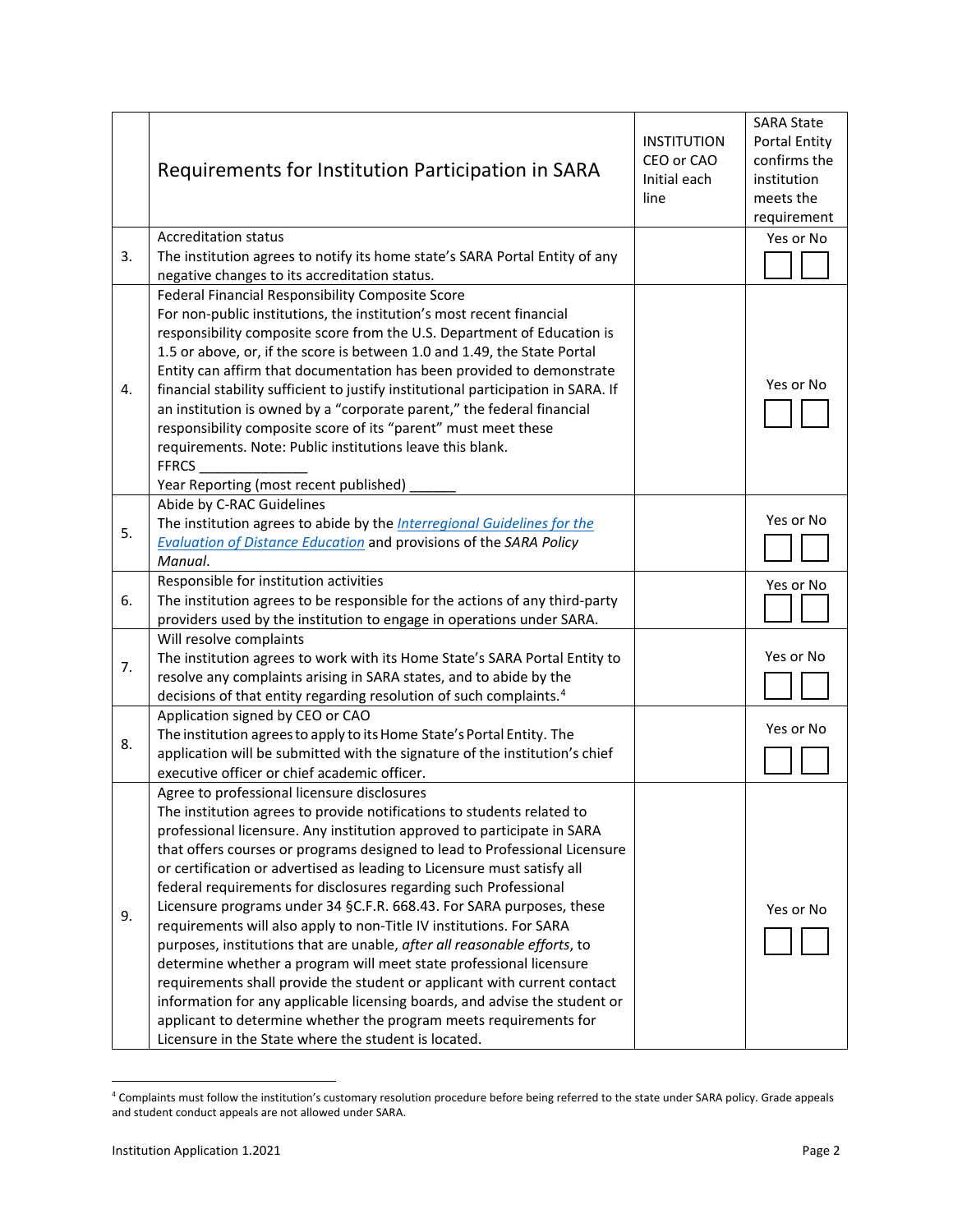|     | Requirements for Institution Participation in SARA                                                                                                                                                                                                                                                                                                                                                                                                                                                                                                                                                                                                                                                                                                                               | <b>INSTITUTION</b><br>CEO or CAO<br>Initial each<br>line | <b>SARA State</b><br><b>Portal Entity</b><br>confirms the<br>institution<br>meets the<br>requirement |
|-----|----------------------------------------------------------------------------------------------------------------------------------------------------------------------------------------------------------------------------------------------------------------------------------------------------------------------------------------------------------------------------------------------------------------------------------------------------------------------------------------------------------------------------------------------------------------------------------------------------------------------------------------------------------------------------------------------------------------------------------------------------------------------------------|----------------------------------------------------------|------------------------------------------------------------------------------------------------------|
|     | An email dedicated solely to this purpose and sent to the student's best-<br>known email address meets this requirement. The institution should use<br>other additional means to notify the student, if needed.                                                                                                                                                                                                                                                                                                                                                                                                                                                                                                                                                                  |                                                          |                                                                                                      |
| 10. | Instruction<br>The institution agrees that in cases where the institution cannot fully<br>deliver the instruction for which a student has contracted, to provide a<br>reasonable alternative for delivering the instruction or reasonable<br>financial compensation for the education the student did not receive. This<br>may include tuition assurance funds, surety bonds, irrevocable letter of<br>credit, assistance with transfer, teach-out provisions or other practices<br>deemed sufficient to protect consumers.                                                                                                                                                                                                                                                      |                                                          | Yes or No                                                                                            |
| 11  | Catastrophic events<br>The institution agrees that it has well-documented policies and practices<br>for addressing catastrophic events. The institution agrees to provide the<br>catastrophic event policy and disaster recovery procedures to the State<br>Portal Entity, if/when requested. Impacted students will receive the<br>services for which they have paid or reasonable financial compensation<br>for those not received. This may include tuition assurance funds, surety<br>bonds, irrevocable letter of credit, assistance with transfer, teach-out<br>provisions or other practices deemed sufficient to protect consumers. The<br>institution agrees that it and/or its home state has adequate measures to<br>protect student records in the event of closure. |                                                          | Yes or No                                                                                            |
| 12. | Agree to Provisional status<br>The institution agrees to abide by conditions of provisional approval, if<br>necessary.                                                                                                                                                                                                                                                                                                                                                                                                                                                                                                                                                                                                                                                           |                                                          | Yes or No                                                                                            |
|     | <b>Fees</b>                                                                                                                                                                                                                                                                                                                                                                                                                                                                                                                                                                                                                                                                                                                                                                      |                                                          |                                                                                                      |
| 13. | Agree to pay State fees<br>The institution agrees to pay to its Home State any State fees for SARA<br>participation required by the Home State for administering SARA.                                                                                                                                                                                                                                                                                                                                                                                                                                                                                                                                                                                                           |                                                          | Yes or No                                                                                            |
| 14. | Agree to pay SARA fees<br>The institution agrees to pay its annual SARA participation fee to the National<br>Council for State Authorization Reciprocity Agreements (NC-SARA).                                                                                                                                                                                                                                                                                                                                                                                                                                                                                                                                                                                                   |                                                          | Yes or No                                                                                            |
|     | Data                                                                                                                                                                                                                                                                                                                                                                                                                                                                                                                                                                                                                                                                                                                                                                             |                                                          |                                                                                                      |
| 15. | Agrees to share data<br>The institution agrees to provide data necessary to monitor SARA<br>activities, including annual reporting of distance education enrollments<br>and out-of-state learning placements by state, in accordance with the NC-<br>SARA Data Sharing Agreement and relevant reporting handbooks.                                                                                                                                                                                                                                                                                                                                                                                                                                                               |                                                          | Yes or No                                                                                            |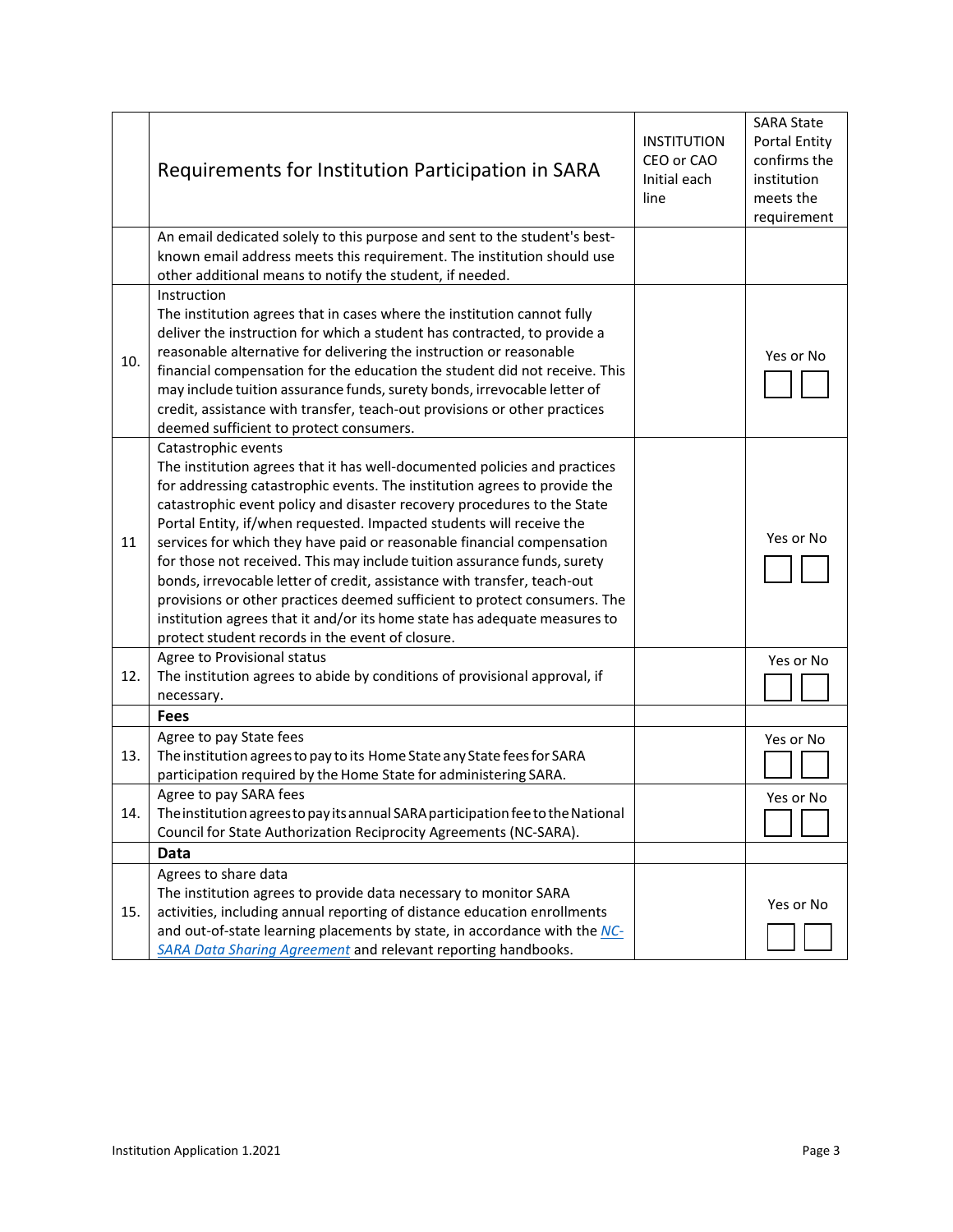## Section 2 - Institutional Designation and Action and Information

| I, the undersigned representative of (institution name) ________________________<br>having the authority to commit the institution to operate under the SARA interstate agreement, hereby certify that<br>this institution meets all of the policies stated herein required for operation by the SARA Policy Manual. |
|----------------------------------------------------------------------------------------------------------------------------------------------------------------------------------------------------------------------------------------------------------------------------------------------------------------------|
|                                                                                                                                                                                                                                                                                                                      |
| Institution OPEID number: ___________                                                                                                                                                                                                                                                                                |
| Type of Institution -<br>Public institution    <br>Tribal institution  <br>Independent not-for-profit institution<br>Other $\_$<br>Independent for-profit institution                                                                                                                                                |
| Yes $\Box$<br>No L<br>Is the institution owned by another entity?                                                                                                                                                                                                                                                    |
| Does the institution participate in Title IV? Yes No                                                                                                                                                                                                                                                                 |
|                                                                                                                                                                                                                                                                                                                      |
|                                                                                                                                                                                                                                                                                                                      |
|                                                                                                                                                                                                                                                                                                                      |
| <b>IPEDS Related Information</b><br>Institution IPEDS identification number: __________<br>Institution FTE (latest IPEDS): ___________<br>Check one of the boxes below:                                                                                                                                              |
| Institution with fewer than 2,500 FTE students: __________<br>Institution with between 2,500 and 9,999 FTE students: __________                                                                                                                                                                                      |
| Institution with 10,000 or more FTE students: _________                                                                                                                                                                                                                                                              |
| Institution Contact Information<br><b>Primary Contact</b>                                                                                                                                                                                                                                                            |
| Secondary Contact                                                                                                                                                                                                                                                                                                    |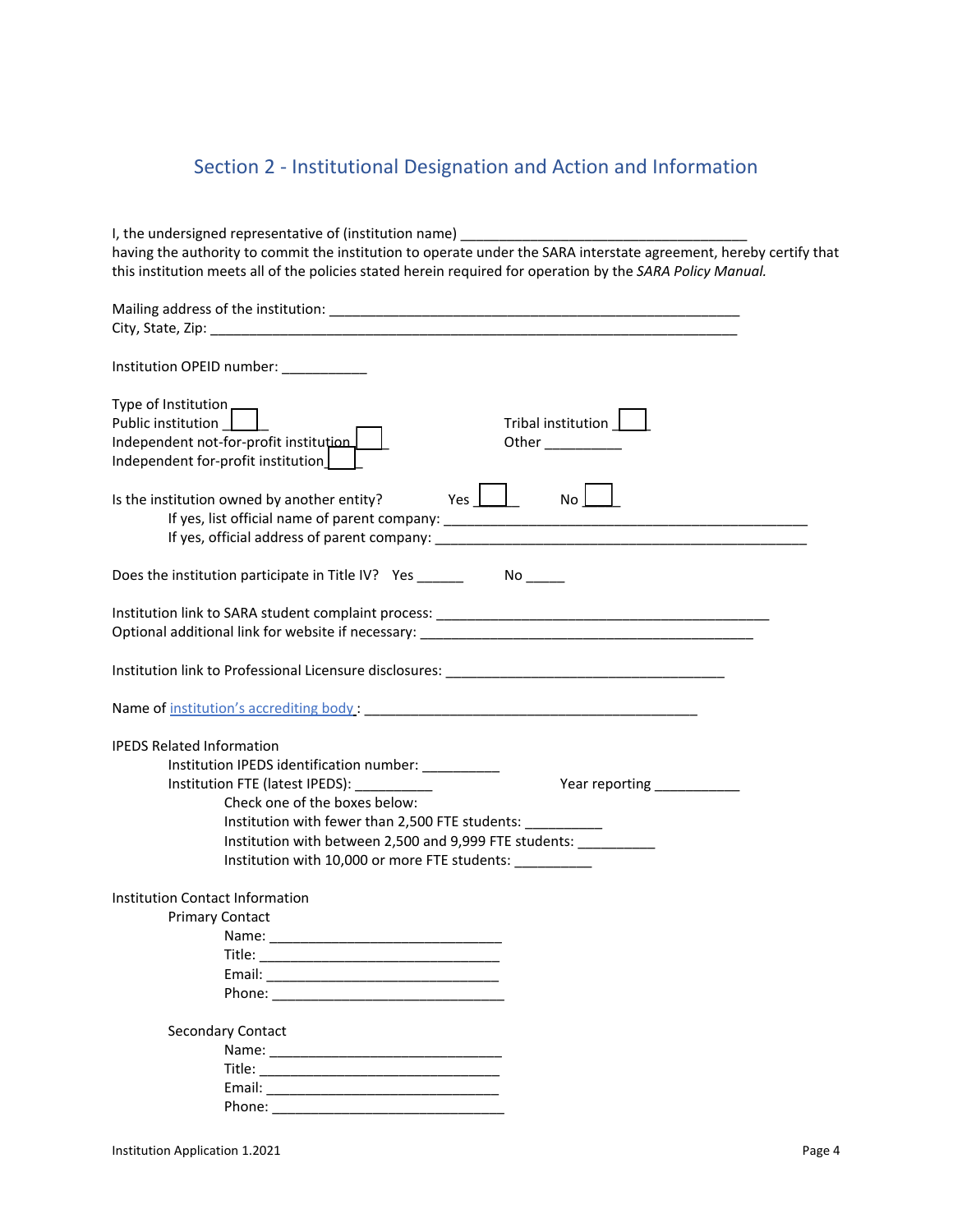| <b>Billing Contact</b> |  |
|------------------------|--|
| Name:                  |  |
| Title:                 |  |
| Email:                 |  |
| Phone:                 |  |

Additional campus information:

List all campuses with distance education activity covered by SARA policies. Use additional paper if necessary.

| Tyned name of institutional signatory officers |
|------------------------------------------------|

| <b>Typed Harne of Institutional signatory officer.</b> |  |
|--------------------------------------------------------|--|
| Email:                                                 |  |
| Phone:                                                 |  |

Title of signatory institutional officer: \_\_\_\_\_\_\_

The chief executive officer (CEO) or chief academic officer (CAO) of the institution completes and submits the application.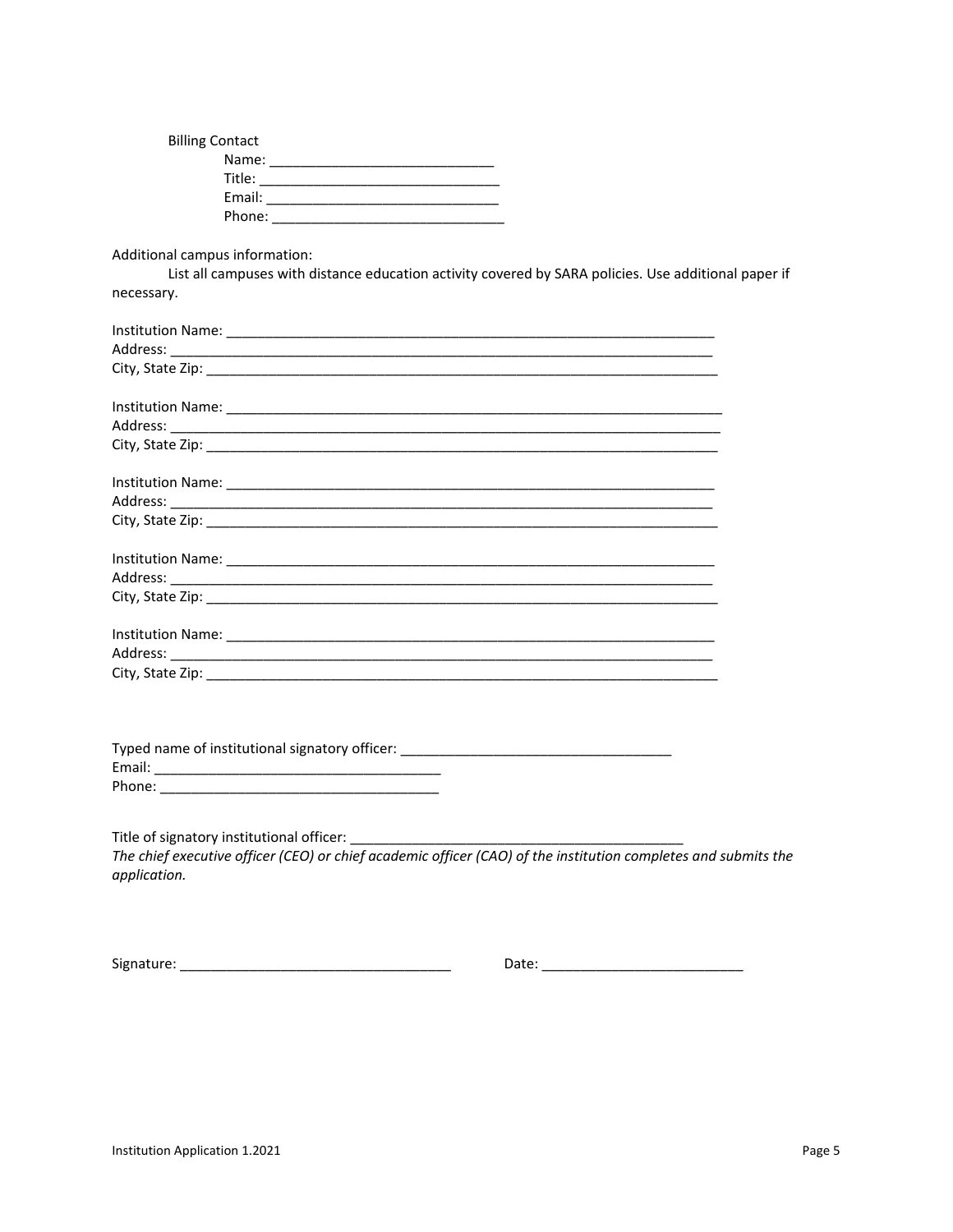## Section 3 - SARA State Supplemental Sheet for Institutions

SARA provides a degree of flexibility for States as they implement policy. Information about State-specific provisions may be added on this page for items such as [fees](https://nc-sara.org/state-fees-state-institutions) (if any) to be charged to in-state institutions, criteria for consideration of appeals of institutions having financial responsibility composite scores between 1.0 and 1.49, etc. Institutions are reminded to check with their SARA State Portal Entity for additional Home State requirements and State Fees.

State fee (if any):

State bonding requirement of institution (if any):

Financial responsibility criteria for federal financial composite score ratings1.0-1.49: